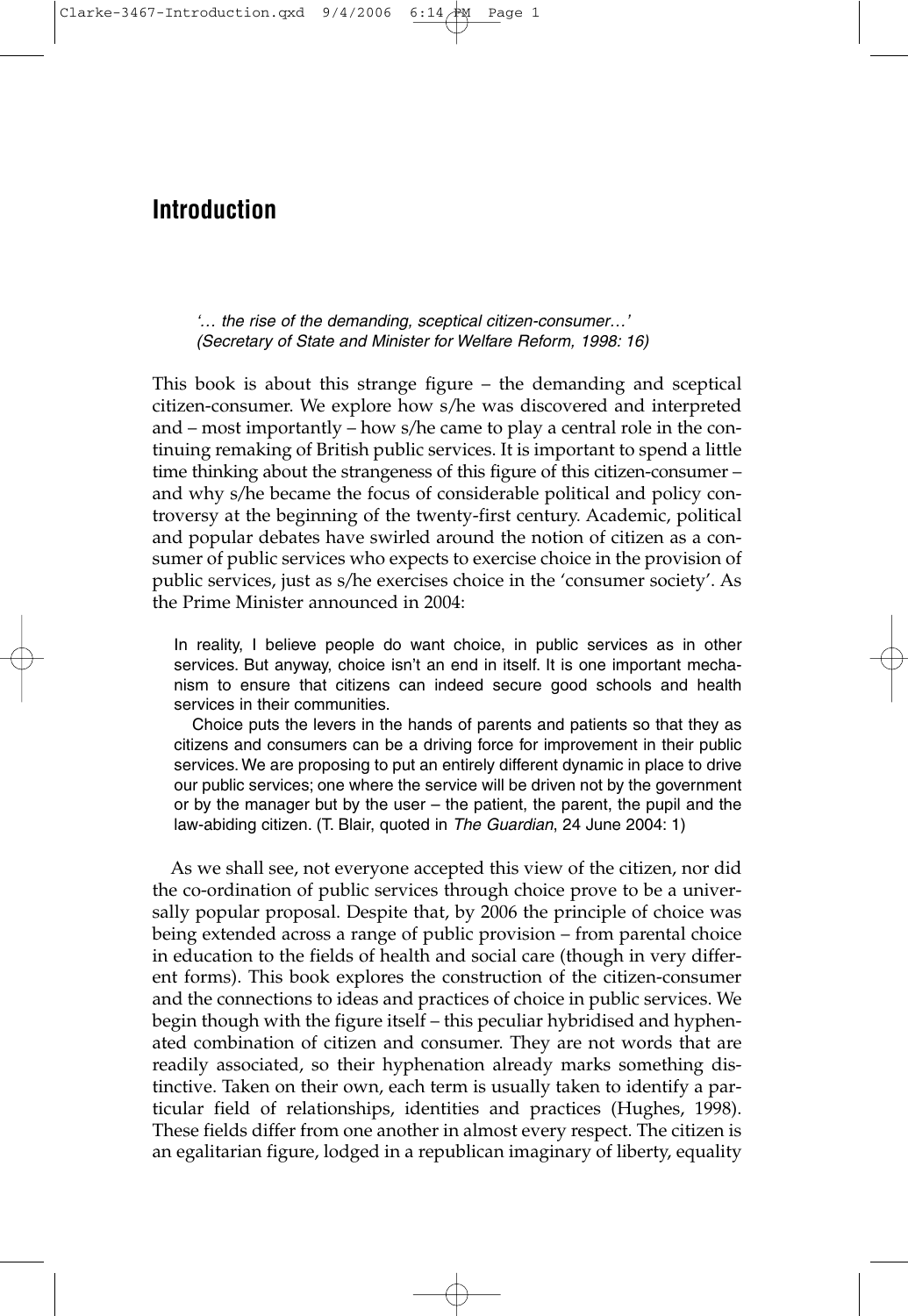and solidarity. The horizontal relationships of citizenship are ones that stress egalitarian principles (one person, one vote; everyone is equal before the law, and so on). The vertical relationships in which citizenship is produced and practised are typically those between citizens and the state. These evoke bonds of mutual obligation – the duties each owes to the other. But they are also mutually productive. It is the consent of the citizen that empowers the state; while the state provides and secures the conditions that enable citizens to lead their lives. In these very abstract terms, the citizen is a *political construct*: a key figure in the liberal social imaginary of Western capitalist democracies (on social imaginaries, see Taylor, 2004).

In contrast, the consumer is located in economic relationships. S/he is engaged in economic transactions in the marketplace, exchanging money for commodified goods and services. These, too, can be understood as relationships of liberty and equality – though in rather different ways. The freedom here derives from what Macpherson (1962) called 'possessive individualism' – the capacity to dispose of one's own property as one wished. The individual is self-directing, capable of choosing how their own well-being may best be served. There is a version of equality here, too. All individuals (subject to certain legal restrictions) are equally endowed with the capacity to be self-directing: all are 'free to choose'. At the same time, the relative anonymity of market exchange underpins a different sort of equality: all money is equal. The market responds to 'price signals' rather than personal characteristics. The market – through its 'hidden hand' – reconciles the wants of many producers and consumers (subject to available resources). In these abstract terms, the consumer is an *economic construct*: a key figure in the liberal social imaginary of Western capitalist democracies. Indeed, it is important to understand that both figures – the citizen and the consumer – are critical elements in the liberal social imaginary: they co-exist in more or less uncomfortable combinations with one another. But they do co-exist. Indeed, they may be seen as the defining figures of the liberal social imaginary: the framing conceptions of how people and societies are, and of how they should be.

The citizen is embodied in public identifications and practices; where the consumer is usually thought of as a private figure. The citizen is associated with the rise of a 'public realm' in which both citizens and public institutions are more or less insulated from private interests and passions (du Gay, 2005). In the public realm, people as citizens fulfil their obligations to one another, engage in mutual deliberation and exercise thought and choice in the definition and pursuit of the 'public interest'. By contrast, the consumer is figure motivated by personal desires, pursuing their own interests through anonymous transactions in which relationships between buyer and seller are characterised by mutual indifference.

These two figures dominate the liberal political imaginary and embody its conceptions of liberty, freedom, individualism and equality. They exist in a degree of strain with one another, but are also co-constitutive of each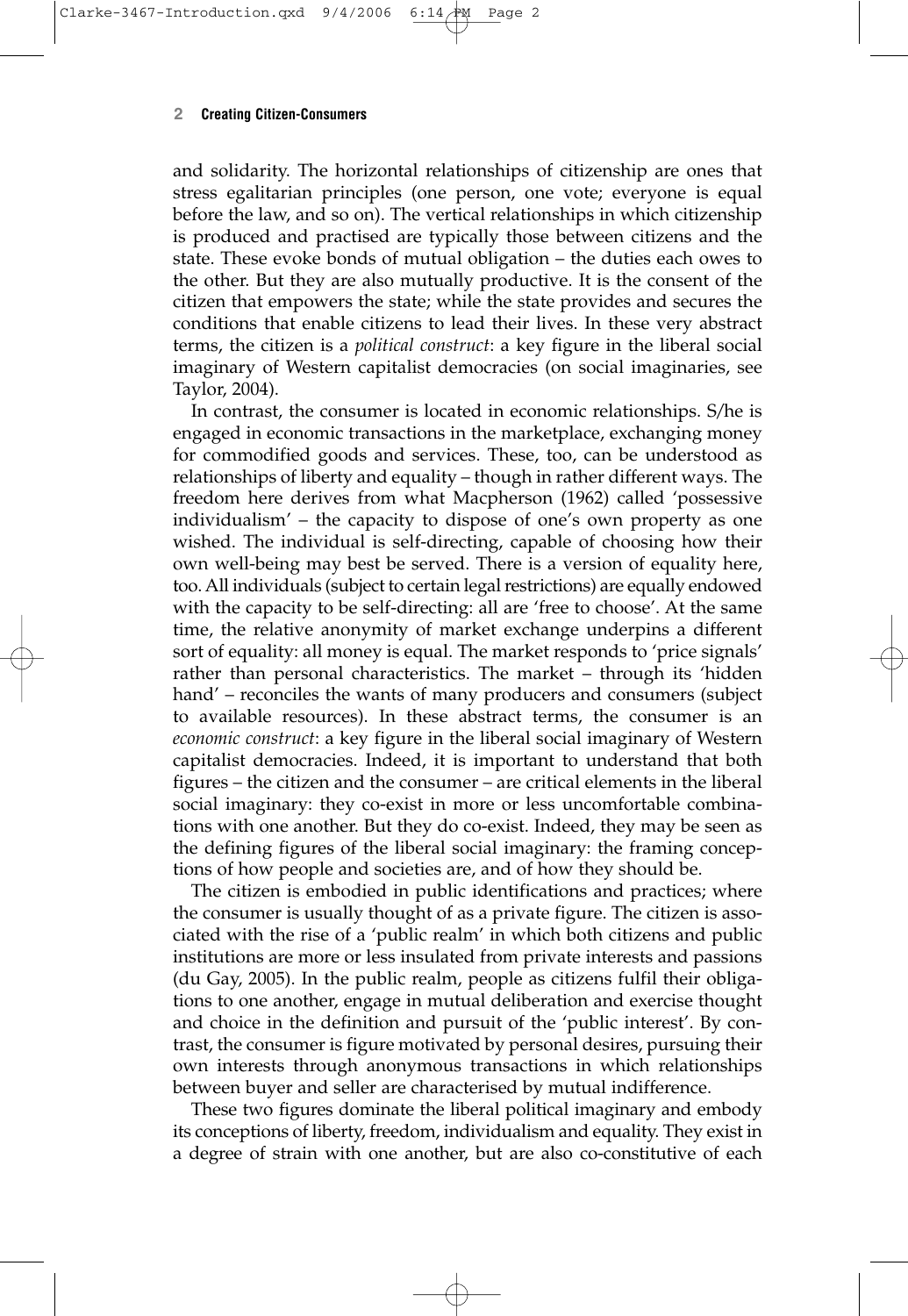other: the 'public' figure of the citizen forms the other face of the 'private' figure of the consumer. For most of this book, we will need to keep these two issues in view: the tensions between the citizen and the consumer and their interconnectedness. It is generally easier to see the differences and antagonisms between them. They appear to embody essentially different relationships, practices and principles of social co-ordination. Not least, they have come to stand for the two principles of co-ordination – the market and the state – which dominated the twentieth century. The citizen embodies what Esping-Andersen (1990) called the 'de-commodification' of public rights, goods and relationships – their removal from the market-generated or market-related patterns of wealth and income inequality.

In socialist and social-democratic thought, then, the state and citizenship have been bulwarks and buttresses against the vagaries and vicissitudes of markets. Such a conception allowed for uneven and contradictory consequences. The state never fully displaced the market (even in state socialist societies) – the inequalities generated by markets could be mitigated but not removed (though the range of 'acceptable' inequality differed substantially between societies) and the state might effectively function as a support for the reproduction of capitalist societies by mitigating their worst effects. For liberals – and more recently, neo-liberals - precisely the reverse has been true: states interfere with the proper functioning of markets (or, at least, states that go beyond their basic business of securing the conditions for doing business). Markets co-ordinate society more efficiently and effectively than states (or 'command and control' co-ordination) can ever hope to because they are dynamic and responsive.

In these general terms, the citizen and the consumer embody a series of binary distinctions:

| CONSUMER        |
|-----------------|
| Market          |
| Private         |
| Economic        |
| Individual      |
| Commodification |
| Exchange        |
|                 |

Now, these are simplified distinctions. We need to attend to different sorts of complications associated with them. The first is a reminder that these different figures co-exist within the liberal political imaginary – citizens and consumers occupy different areas or domains of social life (Taylor, 2004). But the alignment of, and balance between, political and economic spaces is variable – both between societies and over time. For much of the twentieth century, capitalist societies of the West were marked by movements and struggles that sought to confine and diminish the scope of the market, while broadening the de-commodified public realm. Enlarging political democracy and constructing public arrangements of welfare were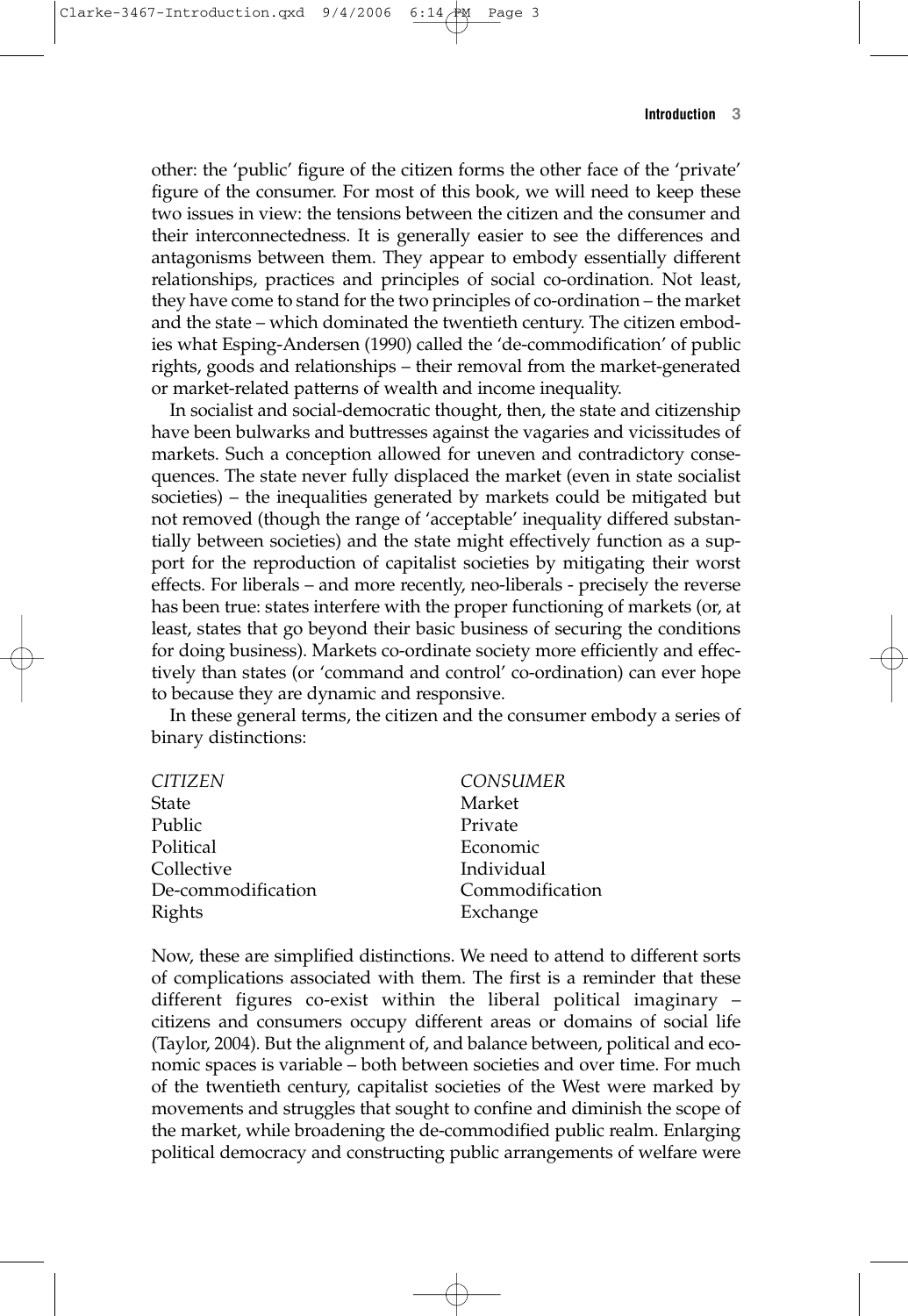two of the widespread dynamics, culminating in what has been called the 'golden age' of the welfare state, and of the nation-state (Huber and Stephens, 2001; Leibfried and Zürn, 2005). From the late twentieth century, we have seen constant efforts to revise that balance between public and private, between state and market.

In particular, efforts have been focused on liberating the market from its state-imposed inhibitions (forms of regulation, direction and constraint). Such trends have been discussed as freeing capital, the market, the entrepreneurial spirit and even enabling labour to be more 'flexible' (Harvey, 2005). But they have also been represented as freeing 'individual choice' for consumers in almost all areas of life from food to travel to entertainment. As we will hear in more detail later, there are claims that the defining characteristic of modern Western societies is that they have become 'consumer cultures'. Such consumer cultures are dominated by the 'cash nexus': the exchange of money for desired goods and services. (It should be noted that, although the sociological term is the 'cash nexus', the most advanced consumer cultures – in the UK and USA, for example – have been fuelled as much by credit/debt as by cash.) It is in this context that the hybrid figure of the citizen-consumer begins to appear, indicating the potential spread of market-based experiences, expectations, practices and relationships to the public realm.

Before pursuing that development, we need to note two more complications about the figures of the citizen and the consumer. The first is that they are less substantial or solid than their representation in the liberal social imaginary suggests. In that imaginary, the citizen strides forward, the bold embodiment of the republican tradition. S/he self-confidently articulates political views, engages productively in public dialogue, and makes demands on the state as of right. Equally, the consumer forms judgements and makes choices, assertively pursuing self-interest and bursting free of social and political constraints. In practice, both of these figures have proved more contingent. Citizenship, as Ruth Lister has argued, is an 'essentially contested concept' (2003: 14). Much of this contestation has been about the enlargement of who is entitled to count as a citizen – against limitations by property relations (including slavery), gender, race, age and a variety of criteria of 'competence' and 'belonging' that have structured patterns of exclusion from citizenship (Lewis, 1998). Citizenship's substance – the content of rights and entitlements – has also been the focus of extensive conflict, aimed at enlarging (or diminishing) the areas of life that are 'de-commodified', or made subject to social or political, rather than economic, calculation.

More recently, we have seen efforts to 'roll back' such arrangements or to reform them in ways more compatible with the flexibilities and freedoms demanded as the price of participating in the new global marketplaces. In the process, some have argued that citizenship had become overblown, exceeding the proper limits of the political sphere and extending social and political calculation into places where it had no business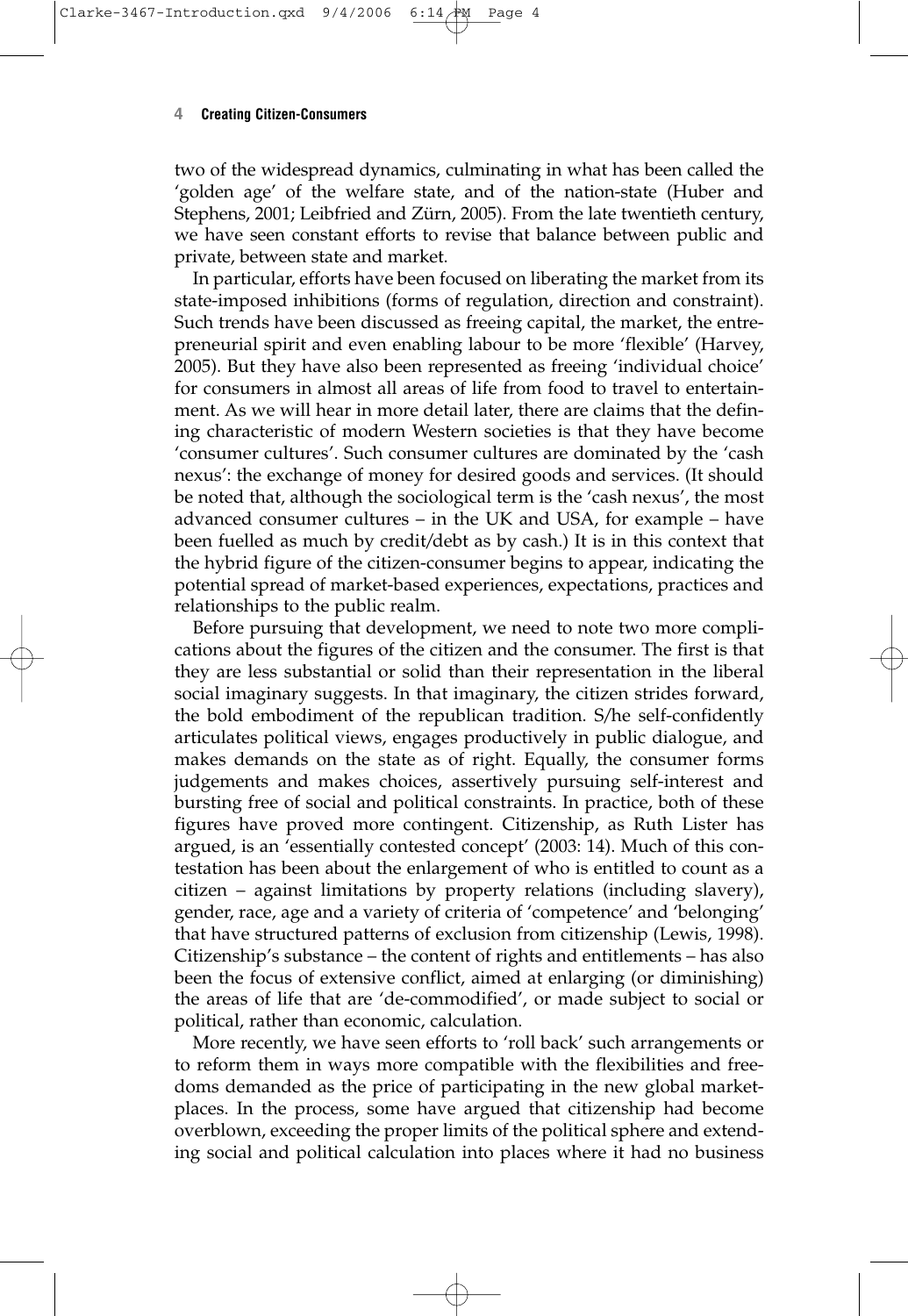being. We might distinguish three interwoven arguments here. The first centres around questions of intrusion and interference: there are domains of life in which the state has no proper place. The realms of the market and the family are the two most frequently claimed spaces of 'natural freedom' and the state should be restrained from 'interfering' in them. Here we can see a connection to the second set of arguments which work on the distinction between the public and the private. Again, the market and the family are treated as essentially private domains in which public interest and public powers represent an intrusion. Finally, there are arguments that centre on distinctions between individualised and collective domains of life where citizenship threatens to transform areas of individual concern and practice into inappropriately collectivised ones (often dismissed in terms such as 'social engineering' or the failings of 'mass' provision). Later, we will see how these types of arguments have come to bear on the provision of public services and voiced the need to reform them in more consumerist directions.

But the consumer has also been a more complex figure. Historically, there have been different types and images of the consumer (Maclachlan and Trentmann, 2004; Trentmann, 2006b). At times, the consumer has been looked upon with scorn and criticism reflecting an anxiety about consuming as a practice that 'uses up' scarce or valued resources. Such concerns persist, of course, in environmental and ethical politics around the excesses of contemporary consumerism (Malpass et al., 2006). Consumers have also been the focus of collective mobilisations – a pattern somewhat at odds with the current valorisation of the consumer as the highest point of individualism. As Trentmann (2001) details, the consumer interest was collectively organised around food (such as bread and milk) in nineteenth and twentieth century Britain. More recently there have been consumer mobilisations around such diverse issues as automobile safety, corporate politics, 'McDonaldisation' and economic globalisation (Hilton, 2003 and 2006). Despite the dominant rhetoric of consumer sovereignty, imbalances between the collective power of producers and individualised consumers have provided a fertile ground for such mobilisations.

In parallel with Lister's observation about citizenship, Gabriel and Lang's examination of different conceptions of the consumer emphasises their contested and complex character. They argue that '... by stirring various traditions together we are seeking to reclaim some theoretical recalcitrance for the concepts of consumption and the consumer. We introduce the concept of the 'unmanageable consumer' to express this recalcitrance...' (1995: 4). We will return to Gabriel and Lang's concern with the recalcitrant and unmanageable consumer at various points in this book. Here, though, we want to stress the multiple views of the consumer that they explore. Their book offers nine variants: the consumer as chooser, communicator, explorer, identity-seeker, hedonist, victim, rebel, activist and citizen. The image of the consumer that has dominated political and policy debate in recent years is the first of these – the consumer as chooser. This imagery is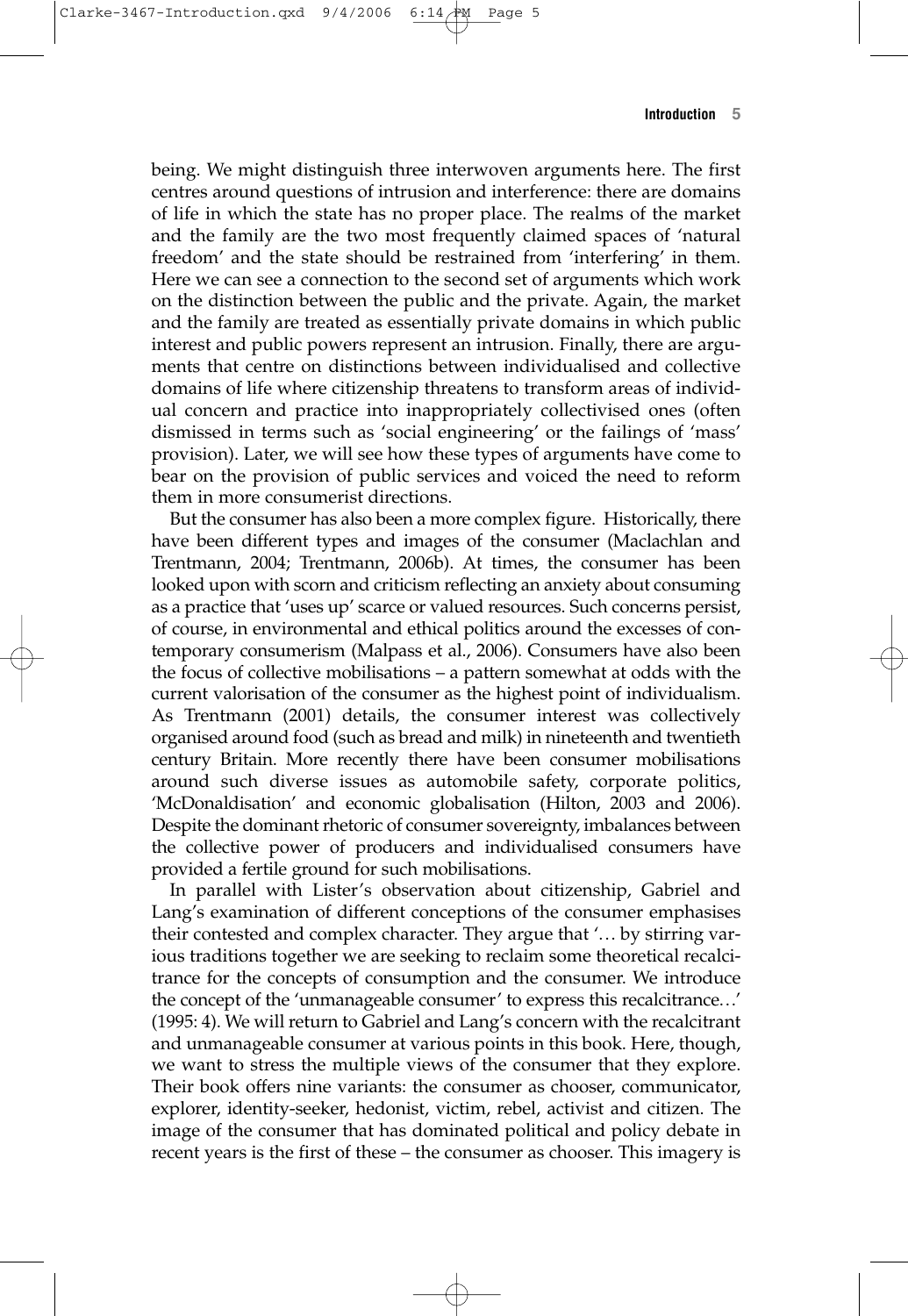derived from economic discourse, or perhaps, more accurately, what Thomas Frank (2001) calls 'market populism'. As we will see, critical challenges to the consumerist turn in public policy have tended to rest on a mirror image of the consumer as chooser – the consumer as victim. In such debates, consumers are either the sovereign heroes of their own lives (independent, confident, judgement-forming and choice-exercising agents) or are the cultural dupes preyed upon by forces beyond their control (and often beyond their knowledge). This heroes/dupes split has been a recurrent one in arguments over popular culture (Clarke, 1990).

The contemporary world is marked by a drive to universalise the consumer as chooser – to spread the relationships, experiences and practices of (market-mediated) consuming to new places and new populations. It is one of the core dynamics of corporate globalisation. The freedom to 'spend one's own money' is one of the defining elements of the combination of freedom and democracy that characterises the 'new world order'. In the process, the consumer has been constructed – and celebrated – as a universal identity. In this book, we talk about this as a process of spreading or installing 'consumerism' and use related terms like consumerist imperative or orientation to describe its place in policy formulations. This draws on what Matthew Hilton (2006) has called a 'pejorative' meaning of consumerism, but here we mean it to identify the tendency to treat the consumer as an organising figure for policies, processes and practices. As with citizenship, however, the would-be universalism of the consumer proves subject to some social (and spatial) limitations. Most obviously, access to 'one's own money' is profoundly unequally distributed. Consuming (in its market-mediated form) requires money or its proxies. Consuming thus has implications for the organisation of lives such that increasing attention needs to be given to the acquisition of money or its functional substitutes (mainly credit or theft).

There are, of course, 'magical' representations of consuming as a practice detached from its conditions of existence. These circulate widely, both in advertising and in wider political-cultural discourse, and they hold out the prospect of consuming as an ungrounded activity, in which the self can be produced. This contemporary imagery of consumption is a fundamentally aspirational formation – one driven by the promise of future fulfilment. This psychic structure works both for individuals and whole societies (think of the relation between the promise of consumption and the break up of the Soviet bloc, for example). As we will argue later, 'choice' is the focus of a variety of aspirations and anxieties and – in its consumerist form – rests on a promise that the problems or dissatisfactions of the present can be remedied by more or different choices in the future (Clarke and Newman, 2006; Clarke et al., 2006; Vidler and Clarke, 2005).

So, both the citizen and the consumer are more contingent, contested and contradictory figures than their conventional depiction might allow. What matters for us, though, are the consequences of that complexity for the process in which they become hyphenated. This book explores the conditions and consequences of the particular hyphenation articulated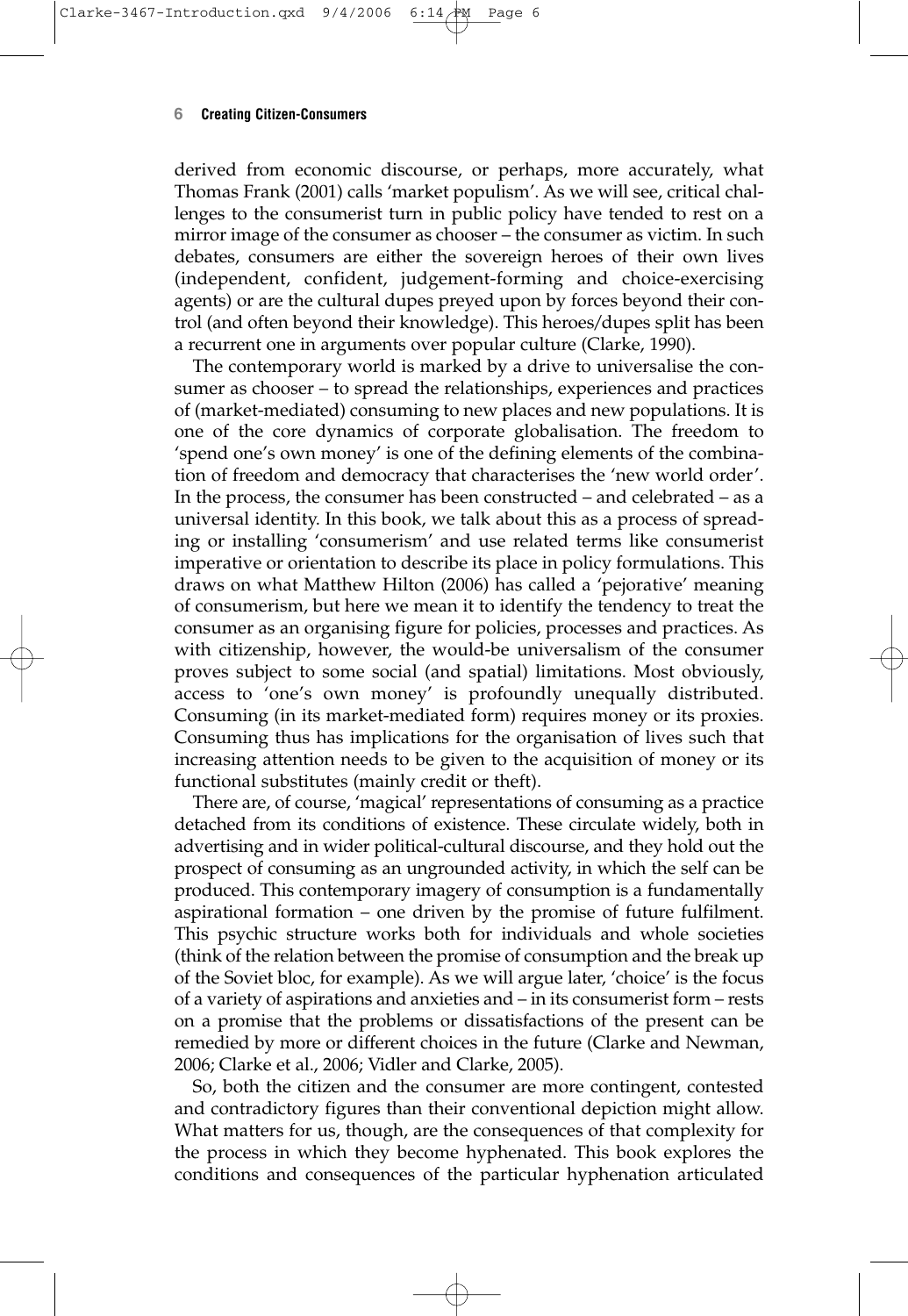by New Labour as the basis for modernising public services in the UK between 1997 and 2005. What happens if citizens are addressed and treated as consumers of public services? And what are the consequences of practices and identities of consuming if they are displaced into the realm of citizenship?

The book is based on a research project that investigated the elaboration of discourses of consumerism and choice by the New Labour governments in the UK, examining how public service organisations responded to these new policy discourses, and their impact on relationships between public services and their publics. The project set out to explore changing relationships and identifications in three services (health, policing and social care) in two UK sites ('Oldtown' and 'Newtown'). Further details about the project are set out in the **Appendix** and can also be found at www.open.ac.uk/socialsciences/citizenconsumers. This book presents the results of the project, together with an assessment of their significance for understanding the political-cultural formation of New Labour.

**Chapter 1**, *Changing times: perspectives on the citizen-consumer,* considers the turmoil that has surrounded public institutions since the 1980s. For almost three decades, public services, ideas of the public interest and the composition of 'the public' as a collective entity have been challenged and contested. We address the problems of analysing such turbulent times and the transformations that they have brought into being. In particular, we situate our analysis in this book between three major perspectives on these topics – a Giddensian view of modernity; a political economy approach to global capitalism and its alter-ego neo-liberalism; and a Foucauldian inspired approach to changing forms of governmentality.

**Chapter 2**, *Public service reform: the rise of the citizen-consumer,* explores the conditions of New Labour's adoption of the 'citizen-consumer' as the emblem of public service reform. We trace some of the different political and cultural currents that made this hyphenated figure both possible and plausible. In doing so, we consider some of the contradictory and unstable features of New Labour's programme of reform.

**Chapter 3**, *Delivery problems? Consumerism and institutional variation*, shifts the focus of attention to the impact of New Labour's consumerist orientation on three different public services – health care, policing and social care. The institutional formations and policy trajectories of the three services are different in a number of important ways and highlight some problems about thinking of the process of change as simply involving a shift from citizen-centred services to consumer-centred ones.

**Chapter 4**, *Unstable encounters: users, staff and services,* looks at some of the reactions of staff and users in these three services to the consumerist orientation. Drawing on key concerns about consumerism developed in Chapter 1, we consider how users and staff view Challenge (the relation between professional/organisational authority and lay responses), Choice (as a means to improving services), Inequality (as a possible effect of increasing choice in public services) and Responsibility (in the transfer of